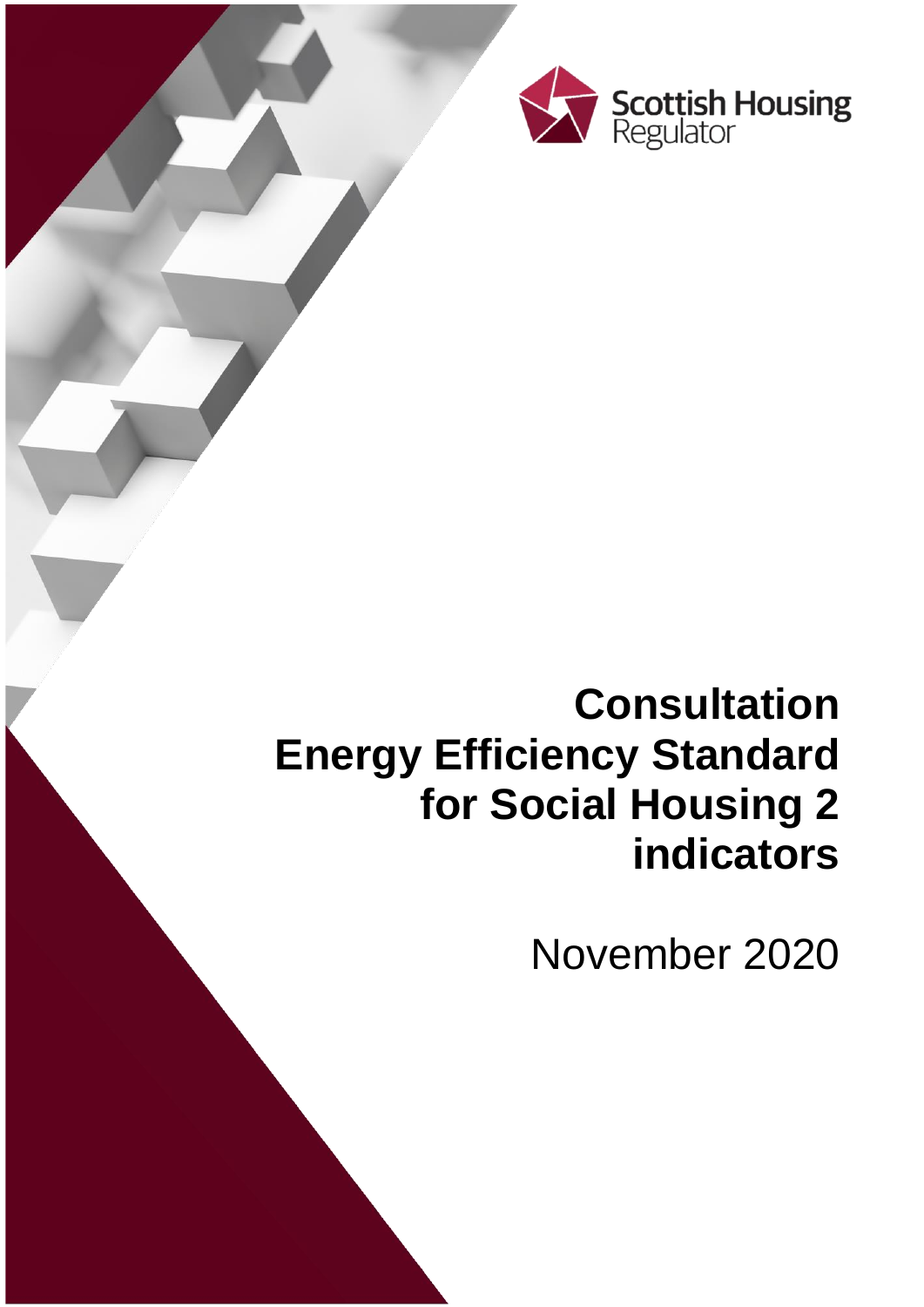### **About our consultation**

#### **Consultation on indicators for the Scottish Government's new milestone on the Energy Efficiency Standard for Social Housing**

Dear Colleague

Today we launch a consultation on our proposed indicators to monitor the Scottish Government's second milestone on the Energy Efficiency Standard for Social Housing.

This consultation will be open until Friday 15 January 2021. We will then reflect on the responses ahead of publishing the outcome by Spring 2021. In tandem with this consultation Scottish Government will be publishing its guidance on EESSH2 which you will be able to find [here.](https://www.gov.scot/policies/home-energy-and-fuel-poverty/energy-efficiency-in-social-housing/)

We have been monitoring and reporting on landlords' progress with the first EESSH milestone since its introduction in 2014. Landlords are expected to reach that first milestone by 31 December 2020.

Our consultation sets out how we plan to monitor the second milestone. Currently landlords give us information on four EESSH indicators. We will only collect information that is essential and our proposed indicators will mean a more streamlined and straightforward return for landlords to complete. Our proposed indicators are:

- percentage of homes meeting EESSH2;
- percentage of homes below EPC band D;
- anticipated temporary exemptions from EESSH 2 (for properties below EPC Band D); and
- investment in EESSH2

We aim to publish EESSH2 indicators and accompanying Technical Guidance in the spring of 2021. EESSH2 will not be incorporated into the Scottish Social Housing Charter until Scottish Government reviews it in 2022. So for the first data collection we will issue a form to landlords. The first collection will be on 31 May 2022 and will cover the period 1 January 2021 to 31 March 2022.

The appended paper explains our proposals and how you can participate in this consultation. You can also find this and details of how to respond on our website.

I look forward to hearing your feedback.

Yours sincerely

**Michael Cameron Chief Executive Scottish Housing Regulator**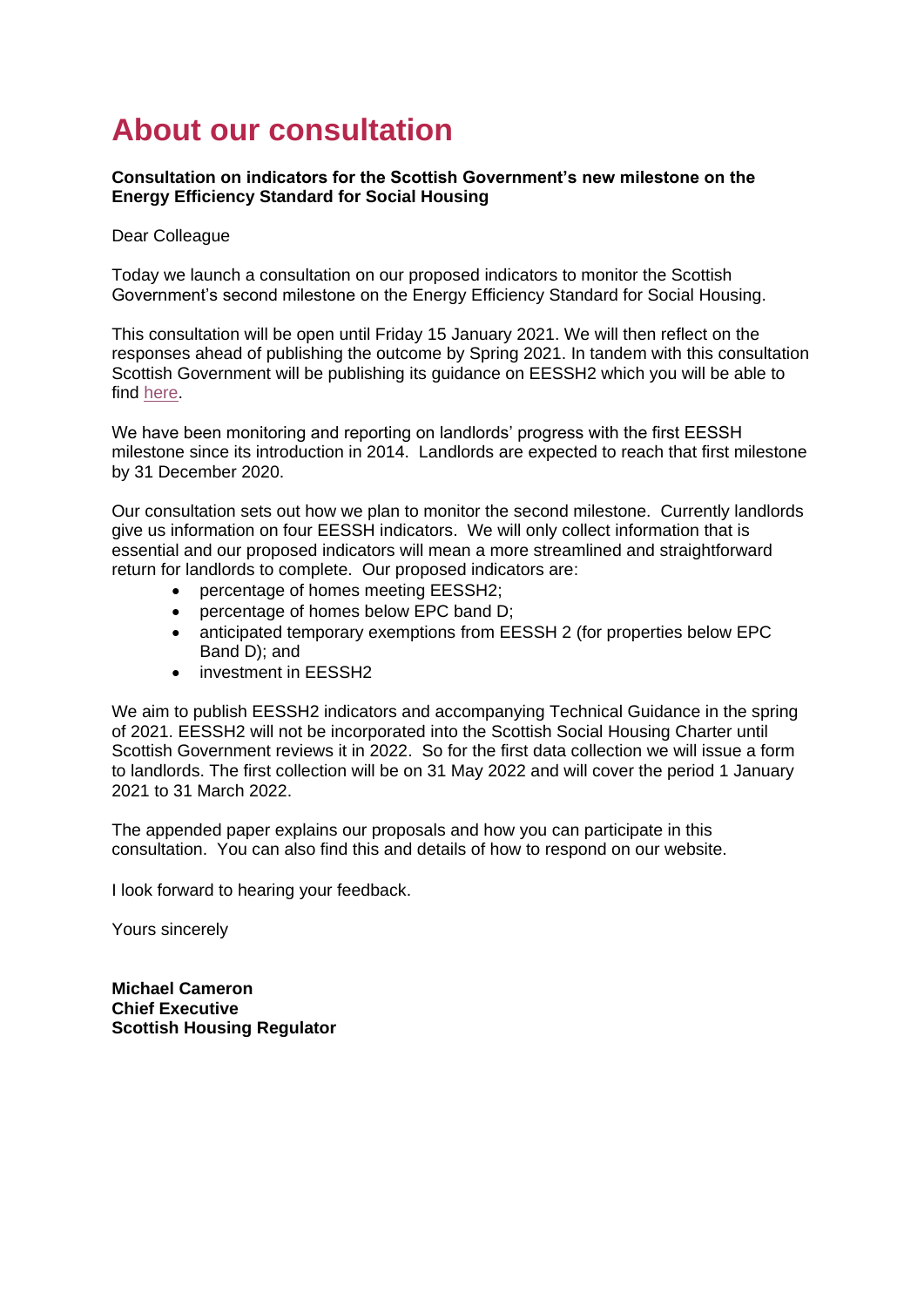## **1. Giving us your feedback**

- 2.1 We welcome feedback from organisations and individuals with an interest in our work on four new indicators. These will allow us to monitor and report on landlords' progress with the second EESSH milestone for social rented houses to meet by December 2032.
- 2.2 The second EESSH milestone was confirmed by Scottish Government in June 2019 following a consultation exercise. It states that, "All social housing meets, or can be treated as meeting, EPC Band B (Energy Efficiency rating), or is as energy efficient as practically possible, by the end of December 2032 and within the limits of cost, technology and necessary consent." The standard also says that no social housing is to be re-let below EPC Band D from December 2025, subject to temporary specified exemptions.
- 2.3 We currently ask landlords to provide information on four indicators in their Annual Return on the Charter. We propose to keep the number of indicators to four and streamline the form which landlords will complete. Landlords will make their first submission to SHR on EESSH2 by **31 May 2022**. This will cover the period **1 January 2021 to 31 March 2022.**
- 2.4 When landlords complete their Annual Return on the Charter for **31 May 2021 this will only cover EESSH1**. We will engage with those stakeholders who wish to discuss the proposed new indicators further, as well as considering written responses.
- 2.5 You can respond with feedback by 15 January 2021. We welcome general feedback on our proposals as well as answers to the specific questions we have raised. Please do not feel you have to answer every question unless you wish to do so.
- 2.6 If you wish to respond on a question by question basis, you can find a form to use **[here](https://www.housingregulator.gov.scot/about-us/what-we-do/consultation-on-the-draft-indicators-for-monitoring-the-energy-efficiency-standards-for-social-housing-2-eessh2/questionnaire-consultation-on-indicators-for-the-energy-efficiency-standard-for-social-housing-2)**. Please email or post your feedback to the address below. Please include your contact details in case we need to check anything with you.
- 2.7 To help make this a transparent process we intend to publish on our website the responses we receive, as we receive them. If you do not wish your response to be made public please let us know. If you are responding as an individual please let us know if you are happy for us to publish your name.
- 2.8 You can send your feedback to us by:

Email: [shr@shr.gov.scot](mailto:shr@shr.gov.scot)

Or post to: Scottish Housing Regulator Buchanan House 58 Port Dundas Road, Glasgow, G4 0HF

Or please contact us if you wish to submit in an alternative format.

Please note: due to the COVID-19 pandemic our office is closed and there is a delay in us receiving mail which is sent to our office. If you can please send your response by email to help ensure we receive it in a timely way.

2.9 If you have any queries please contact us on 0141 242 5642. You will be asked to leave a message, which we will pick up and respond to.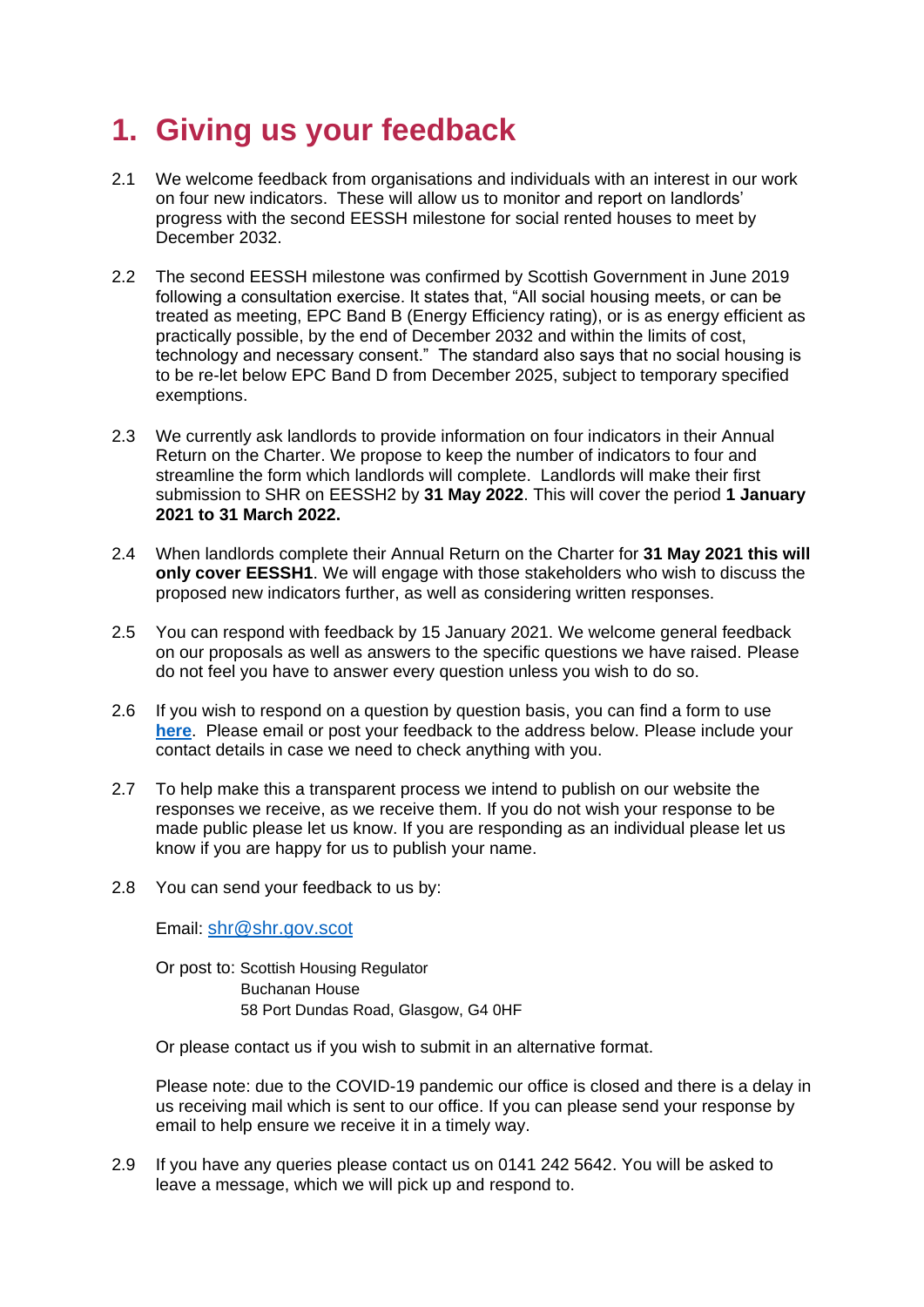# **2. Proposed EESSH2 indicators**

#### **Background**

- 1.1 This paper sets out indicators we wish to consult on to allow us to monitor, assess and report on landlords' performance against the Scottish Government's (SG) EESSH2.
- 1.2 SG introduced the EESSH (referred to in this paper as EESSH1) in March 2014 and set a first milestone for social landlords to meet by 31 December 2020. Following a SG consultation exercise in 2018 the second milestone for EESSH2, to be met by December 2032, was agreed in June 2019.
- 1.3 The EESSH2 milestone and the responses from SG's consultation were considered by the EESSH Review Group established by SG and with membership from RSLs, LAs, representative bodies and the Scottish Housing Regulator. Some strong concerns were raised by consultees and these were incorporated into SG's draft guidance. You will be able to find SG's EESSH2 quidance [here.](https://www.gov.scot/policies/home-energy-and-fuel-poverty/energy-efficiency-in-social-housing/)
- 1.4 EESSH2 comes into effect from 1 January 2021 but will not be incorporated into the Scottish Social Housing Charter (the Charter) until SG carries out its next review in 2022. Landlords will provide their first EESSH2 submission to SHR by the end of May 2022, covering the period 1 January 2021 to 31 March 2022. Landlords next Annual Return on the Charter due by 31 May 2021 will cover only EESSH1.
- 1.5 In comparison to the data requirements for EESSH1 landlords will complete a simplified, more streamlined form. It will no longer ask for information to be provided by property and heating type.
- 1.6 EESSH2 will contribute to the requirements of the Climate Change (Scotland) Act 2019, which sets targets to reduce Scotland's emissions of all greenhouse gases to net-zero by 2045 at the latest, with interim targets for reductions of at least 56% by 2020, 75% by 2030, and 90% by 2040.
- 1.7 The EESSH milestones are defined by the Standard Assessment Procedure (SAP) 2012 methodology recorded in Energy Performance Certificates (EPCs).

### **1. Indicators**

- 4.1 We have four indicators currently for EESSH1:
	- C10 Percentage of properties meeting the EESSH1;
	- C11 Anticipated exemptions from the EESSH1;
	- C12 Energy performance certificates (EPC); and
	- C13 Investment in the EESSH1.
- 4.2 We propose having four indicators for EESSH2. These are summarised below and set out in full at Appendix 1:
	- Percentage of homes meeting EESSH2;
	- Percentage of homes below EPC Band D;
	- Anticipated temporary exemptions from EESSH2 (for properties below EPC Band D); and
	- Investment in EESSH2.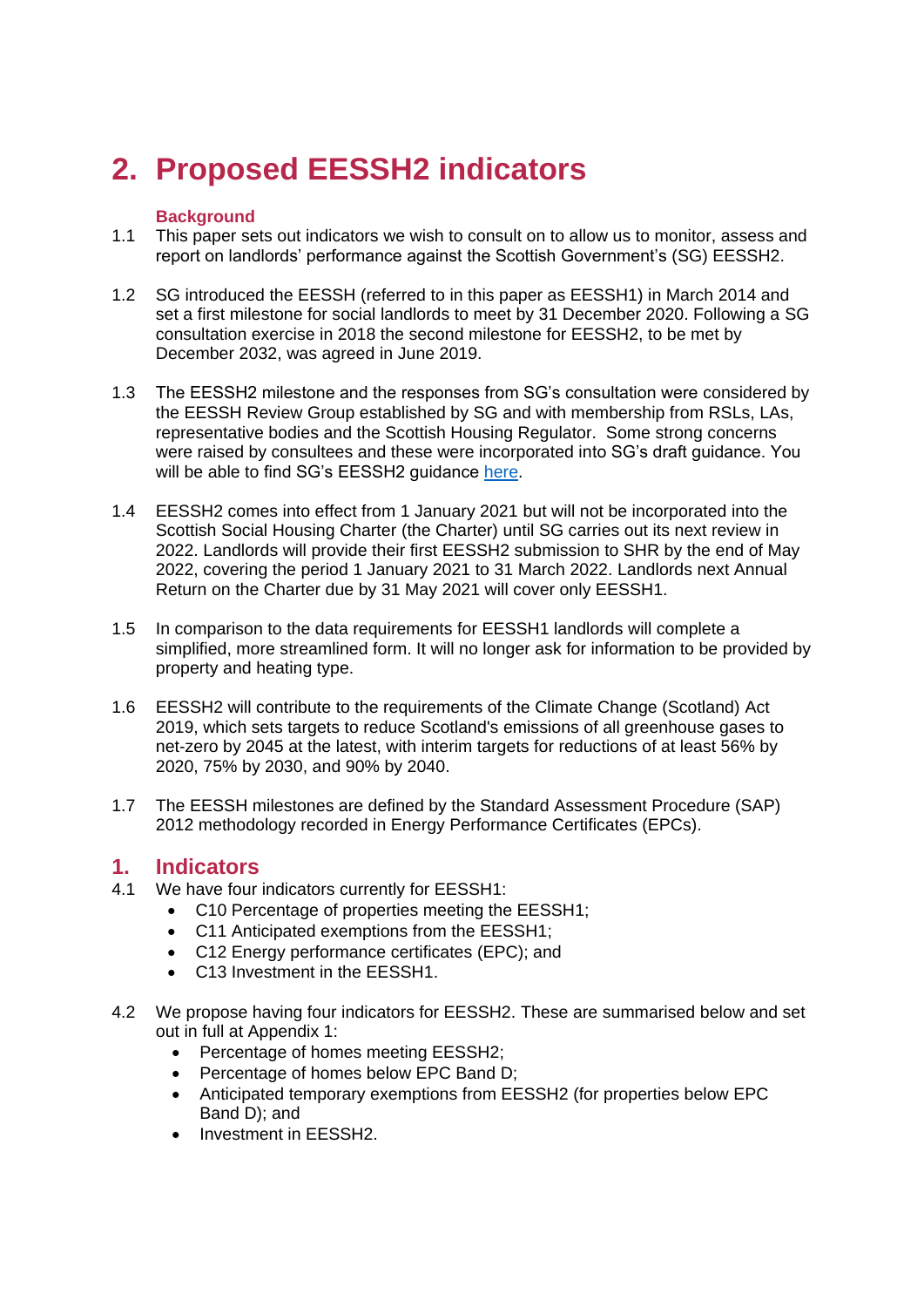### **2. EESSH 2 milestones**

- 5.1 The EESSH 2 milestone states that, "All social housing meets, or can be treated as meeting, EPC Band B, or is as energy efficient as practically possible, by the end of December 2032 and within the limits of cost, technology and necessary consent." The standard also says that no social housing is to be re-let below EPC Band D from December 2025, subject to five temporary specified exemptions.
- 5.2 SG will carry out a formal review in 2025 to assess progress and confirm any additional requirements of the 2032 milestone. Part of the EESSH2 milestone is that there should be no detriment to the Standard Assessment Procedure (SAP) modelled environmental impact of a building and also to reduce the risk of energy efficiency measures making internal air quality worse.
- 5.3 Landlords are required to collect environmental impact information which is contained in EPCs but the Scottish Government's guidance makes clear that for the period up to 2025, it will not be required as a formal target to assess landlord performance. Likewise, landlords are required to collect air quality impact data for energy efficiency measures (before and after installation data on carbon dioxide, temperature and humidity). SG plans to develop further guidance on both Air Quality and Environmental Impact.

### **3. Meeting the EESSH2**

- 6.1 In practical terms the most immediate issue for landlords will be to ensure that all their homes are EPC band D as a minimum by December 2025. For properties which do not reach EPC Band D by this date SG's guidance allows for five temporary exemption categories which landlords should review at least once every five years. These are:
	- **Houses that are currently occupied.** Sitting tenants are not required to vacate property;
	- **Social objections.** Where other tenants or owner occupiers in the building refuse to participate in the installation of energy efficiency measures;
	- **New technology.** An exemption may be appropriate if there are reasonable grounds to consider that improvements in the evaluation of energy efficiency of buildings will recognise the impact of measures that have been installed;
	- **Legal.** If the necessary work required to bring a house up to at least EPC band D cannot be carried out legally, there will be grounds for an exemption; and
	- **Demolition or disposal.** An exemption may be appropriate for homes subject to an approved decision to demolish, or dispose by way of sale, the property by Committee (for Local authorities) or Governing Bodies (RSLs), where the landlord considers that investment is not cost-effective by reason of the intention to demolition or dispose of it.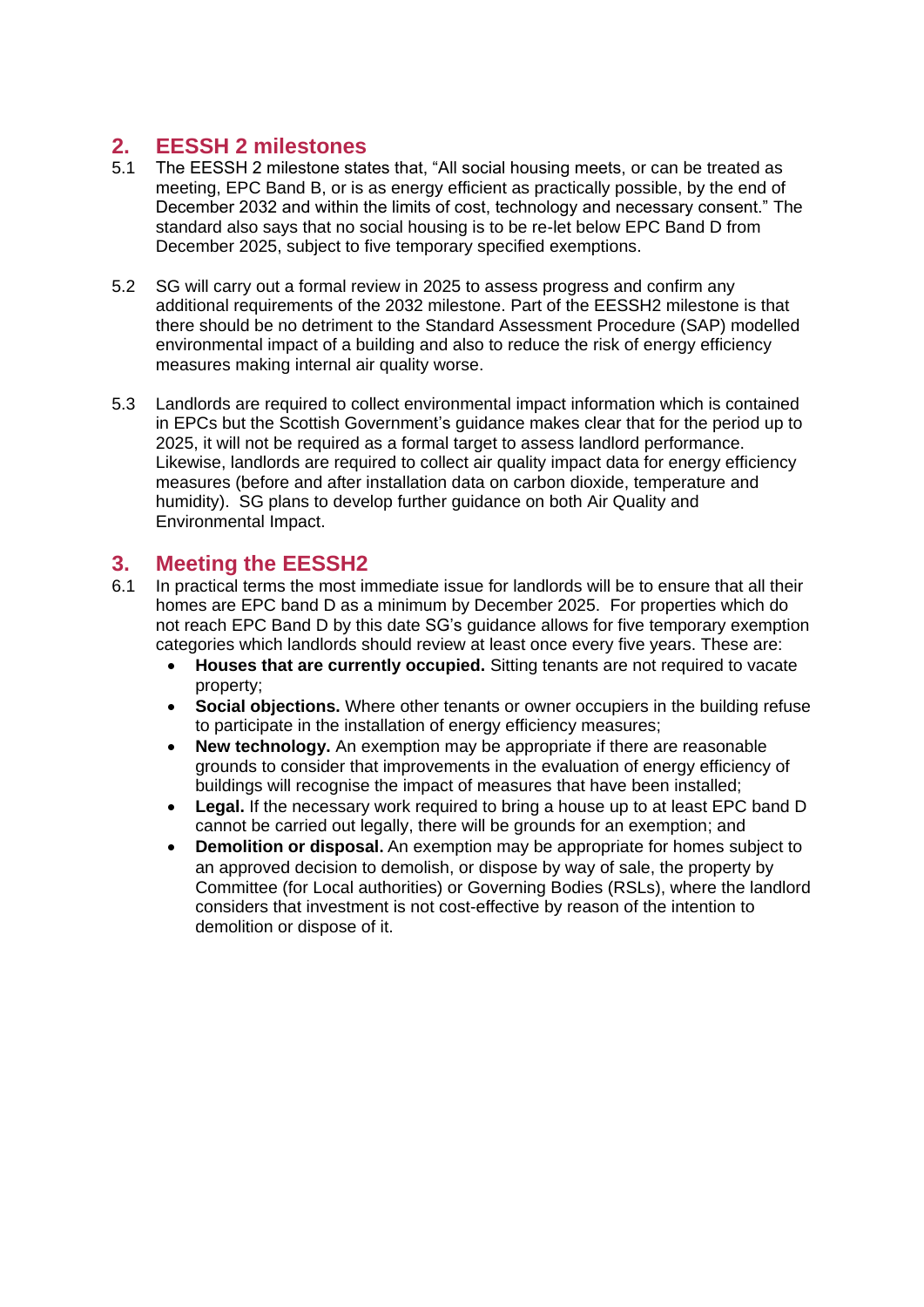6.2 The table below summarises which properties landlords can treat as compliant with EESSH2 and what information they will need to evidence this.

|                | Table I meeting EESSHZ by ZUSZ                                                                                                                                                                               |                               |                                                                                                                    |                                                                                                                                                                                                                                                                                                                                                                                                                                                                                                                                                                                                                                                                                                                                                                                                                                                                                              |  |  |
|----------------|--------------------------------------------------------------------------------------------------------------------------------------------------------------------------------------------------------------|-------------------------------|--------------------------------------------------------------------------------------------------------------------|----------------------------------------------------------------------------------------------------------------------------------------------------------------------------------------------------------------------------------------------------------------------------------------------------------------------------------------------------------------------------------------------------------------------------------------------------------------------------------------------------------------------------------------------------------------------------------------------------------------------------------------------------------------------------------------------------------------------------------------------------------------------------------------------------------------------------------------------------------------------------------------------|--|--|
|                | Category                                                                                                                                                                                                     | <b>Meets</b><br><b>EESSH2</b> | <b>SG Guidance</b>                                                                                                 | <b>Landlord Requirements</b>                                                                                                                                                                                                                                                                                                                                                                                                                                                                                                                                                                                                                                                                                                                                                                                                                                                                 |  |  |
| $\mathbf{1}$   | Home has<br>an EPC<br>band A or<br>B                                                                                                                                                                         | Yes                           |                                                                                                                    | No additional action, home already complies with<br>EESSH <sub>2</sub>                                                                                                                                                                                                                                                                                                                                                                                                                                                                                                                                                                                                                                                                                                                                                                                                                       |  |  |
| $\overline{2}$ | Home can<br>be treated<br>as meeting<br>EPC band<br>A or B                                                                                                                                                   | Yes                           | SG guidance<br>acknowledges<br>that new<br>technology is<br>not always<br>well reflected<br>in SAP<br>assessments. | Landlords should satisfy themselves that an<br>innovation provides tangible benefits for energy<br>efficiency and is in the best interests of tenants.<br>SG guidance gives examples of evidence landlords<br>could use to support this. The EESSH2 form will<br>have a comments box for landlords to briefly<br>summarise this.                                                                                                                                                                                                                                                                                                                                                                                                                                                                                                                                                             |  |  |
| 3              | Properties<br>which are<br>either<br>Band C or<br>D.<br>Home is<br>as energy<br>efficient as<br>practically<br>possible<br>and within<br>the limits<br>of cost,<br>technology<br>and<br>necessary<br>consent | Yes                           | SG guidance<br>acknowledges<br>that EPC<br>band B will<br>not be<br>achieved for<br>all stock.                     | Landlords should satisfy themselves that "all<br>reasonable efforts have been undertaken to<br>improve the energy efficiency of the stock". The<br>form will have a comments box for landlords to<br>briefly summarise this.<br>All measures are "subject to consideration of cost<br>effectiveness". Landlords should have a policy on<br>cost effective investment. SG's guidance suggests<br>areas the policy could cover.<br>The guidance specifically reminds landlords that<br>"investment to reduce fuel poverty does not lead to<br>rent poverty".<br>Tenants and/or owners may refuse to participate in<br>schemes. Landlords should make every effort to<br>inform and explain why work is necessary and<br>explore potential grant support. Landlords should<br>review any decisions that improvement to band B<br>is not technically possible at least once every five<br>years. |  |  |
| 4              | Home is<br>EPC band<br>$E, F$ or $G$<br>but is<br>temporarily<br>exempt                                                                                                                                      | No                            |                                                                                                                    | Show which of the five temporary exemption<br>categories the home is in. We will expect<br>Landlords to be able to evidence this.                                                                                                                                                                                                                                                                                                                                                                                                                                                                                                                                                                                                                                                                                                                                                            |  |  |

### **Table 1 Meeting EESSH2 by 2032**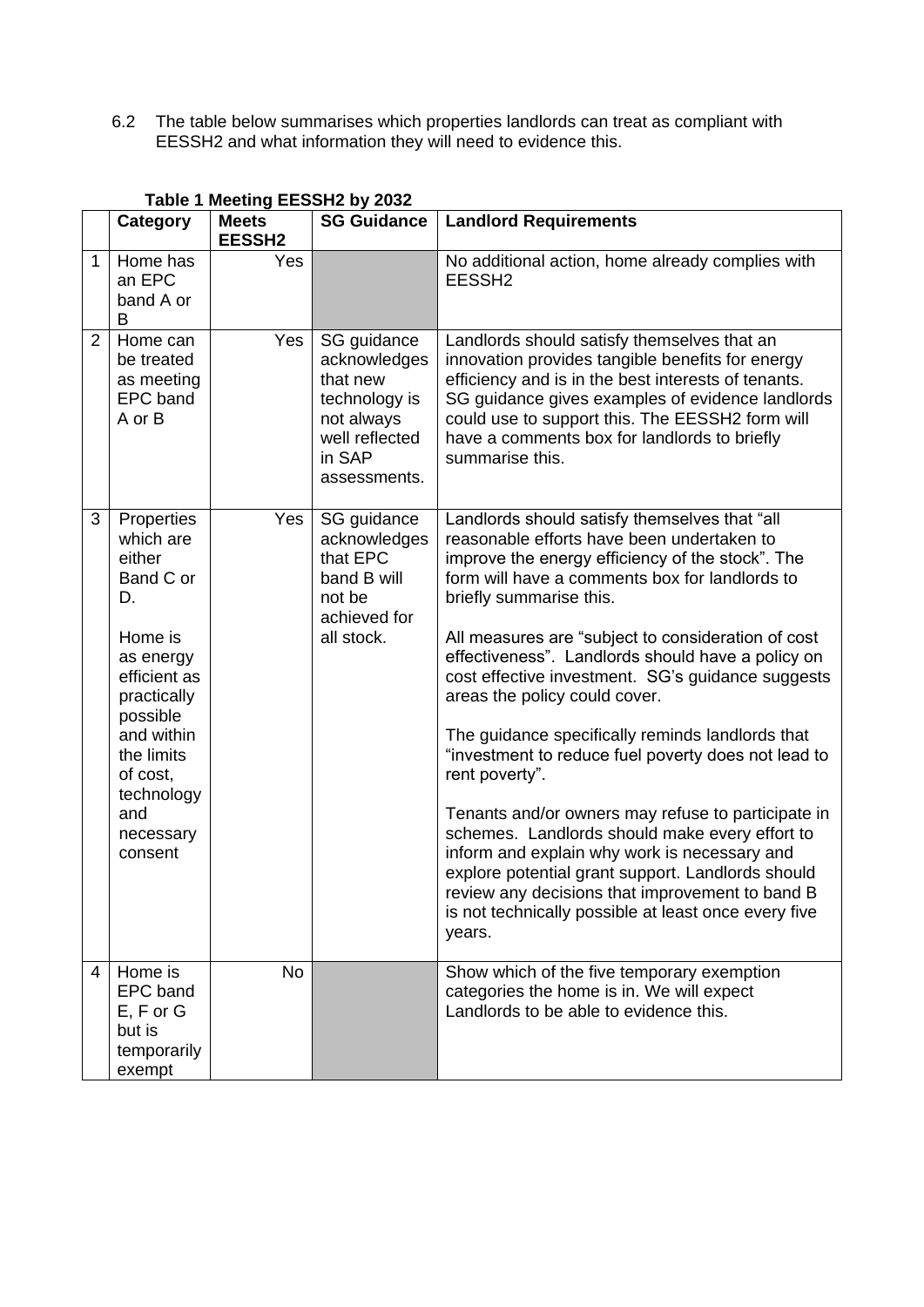# **3. What happens next?**

- 4.1 Once we have reflected on your feedback, we will publish the EESSH2 indicators.
- 4.2 To help make this a transparent process we intend to publish on our website the responses we receive, as we receive them. Please let us know how you would like us to handle your response. If you are responding as an individual, we will not publish your contact details.
- 4.3 We aim to publish EESSH2 indicators; the form we will use to collect information from landlords and supporting Technical Guidance in Spring 2021.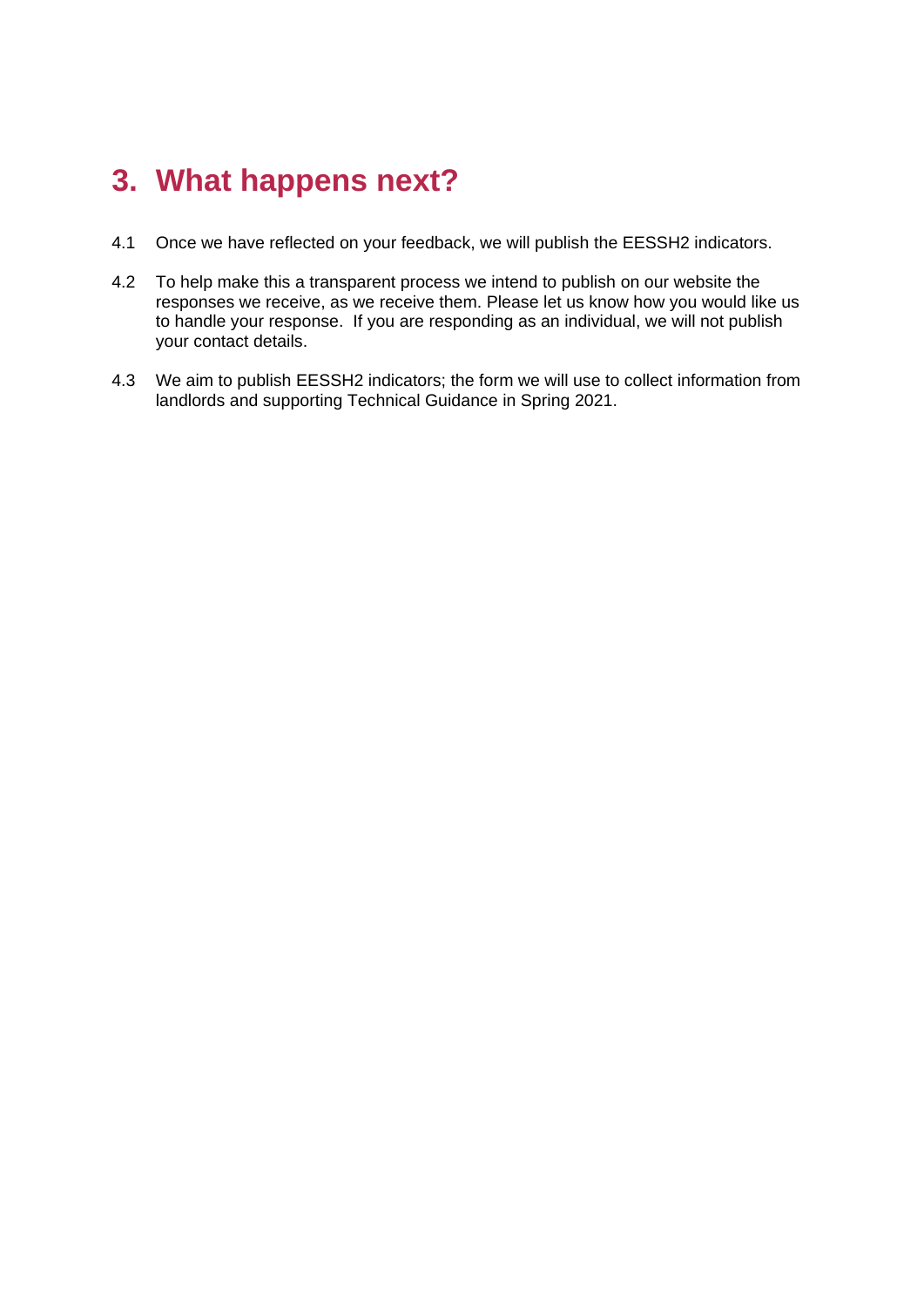# **APPENDIX 1**

#### **EESSH2 Proposed new indicators for consultation**

#### **Indicator 1 : Percentage of homes meeting EESSH2**

- 1(i) Total number of homes in scope of the EESSH2;
- 1(ii) Total number of homes in EPC band **A;**
- 1(iii) Total number of homes in EPC band **B;**
- 1(iv) Total number of homes that can be **treated as** meeting EPC Band **A** (i.e. homes where innovative technology provide equivalent benefits but not recognised by SAP);
- 1(v) Total number of homes that can be **treated as** meeting EPC Band **B** (i.e. homes where innovative technology provide equivalent benefits but not recognised by SAP);
- 1(vi) Comments box for landlords to summarise/evidence work re homes at 1(iv) and  $1(v)$ ;
- 1(vii) Total number of homes in EPC band **C**; (*homes considered to be as energy efficient as possible within constraints of cost, technology and consent);* (**this excludes homes in EPC band E, F or G**);
- 1(viii) Total number of homes in EPC band **D**; (*homes considered to be as energy efficient as possible within constraints of cost, technology and consent*) (**this excludes homes in EPC band E, F or G**);
- 1(ix) Comments box for landlords to summarise/evidence work re homes at 1(viii);
- 1(x) **Total percentage homes meeting EESSH2**. (Auto calculation field the sum of (ii), (iii), (iv), (v), (vii) and (viii) divided by (i)  $\times$  100.
- 1(xi) Total homes where energy efficiency rating is not known.
- 1(xii) Comments box for landlords to explain why they don't know the energy efficiency rating.

#### **Indicator 2: Percentage of homes below EPC band D**

- 2(i) Total number of Homes in EPC band E, F or G
- 2(ii) **Total percentage of homes below EPC Band D.** (Auto calculation field 2(i) divided by 1(i) and multiplied by 100.
- 2(iii) Comments box. Give a brief description of plans for these properties. For example, energy efficiency improvements planned before 2025 deadline or plans to dispose by way of demolition, sale or transfer.

#### **Indicator 3: Anticipated temporary exemptions from EESSH2 (for properties below EPC Band D)**

- 3(i) Total homes that are currently occupied;
- 3(ii) Total homes that are subject to social objections;
- 3(iii) Total homes where it's anticipated that improvements in evaluation will recognise new technology measures;
- 3((iv)Total homes where legal issues prevent work;
- 3(v) Total homes where demolition or disposal is proposed
- 3(vi) Total anticipated temporary exemptions from EESSH2. (Auto calculation field the sum of 3(i) to 3(v) inclusive.
- 3(vii) percentage of homes in scope which are temporarily exempt (Auto calculation field - 3(vi) divided by 1(i) multiplied by 100.)
- 3(viii) Comments box. This can be used to provide further information on Indicator 3.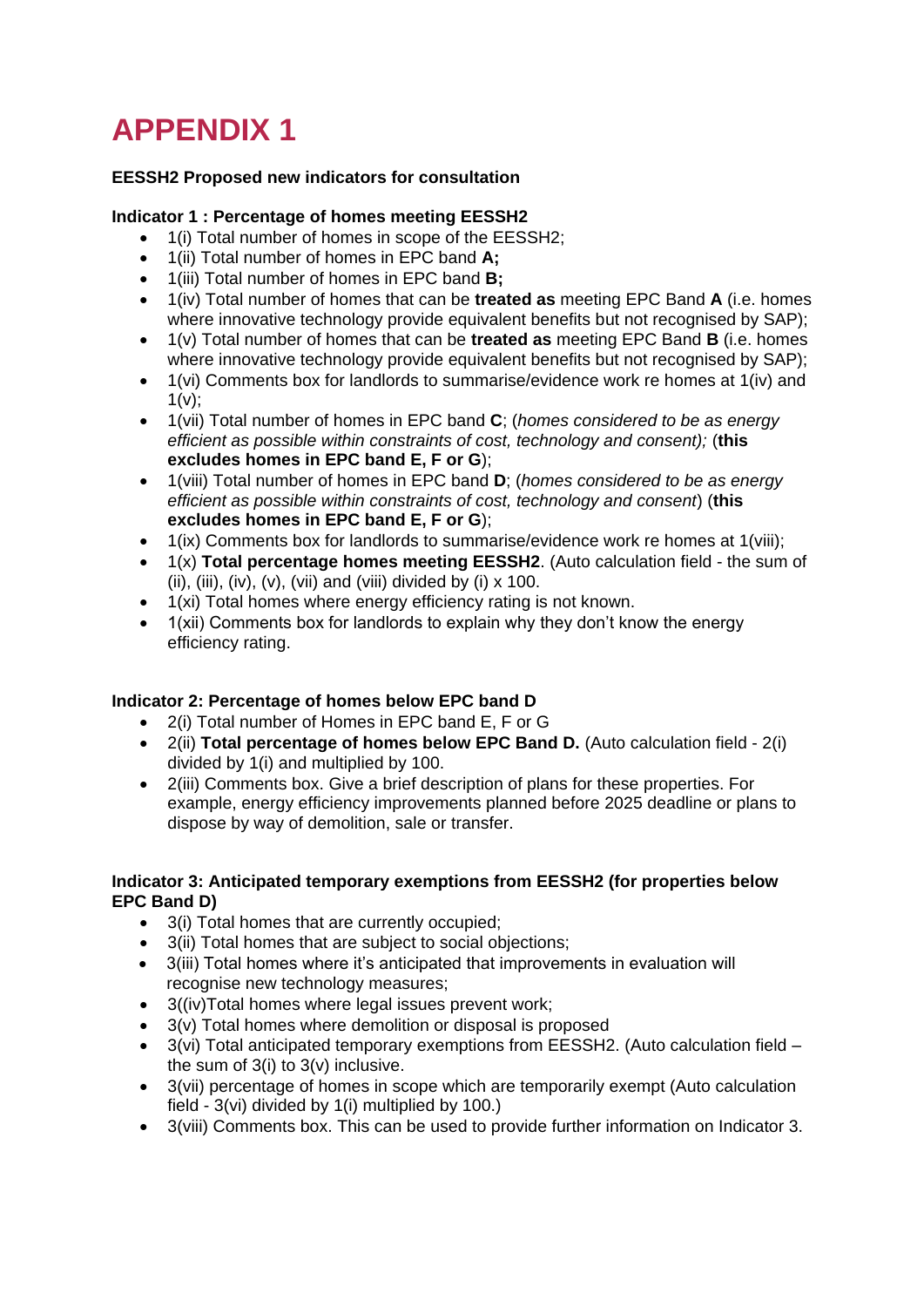#### **Indicator 4: Investment in EESSH2**

- 4(i) The total number of homes brought up to the EESSH2 during the reporting year:
- 4(ii) The percentage of homes in scope of EESSH2 which were brought up to the standard in the reporting year. (Auto calculation field  $-4(i)$  divided by 1(i) multiplied by 100.4(iii) Amount invested in bringing homes up to the EESSH2 from subsidy;
- 4(iv) Amount invested in bringing homes up to the EESSH2 from the landlords own resources;
- 4(v) Amount invested in bringing homes up to the EESSH2 from another source;
- 4(vi) Comments box. If investment came from "another source" please describe this.

#### **General**

3.1 Comments box for any additional information or explanation landlords would like to provide about EESSH2.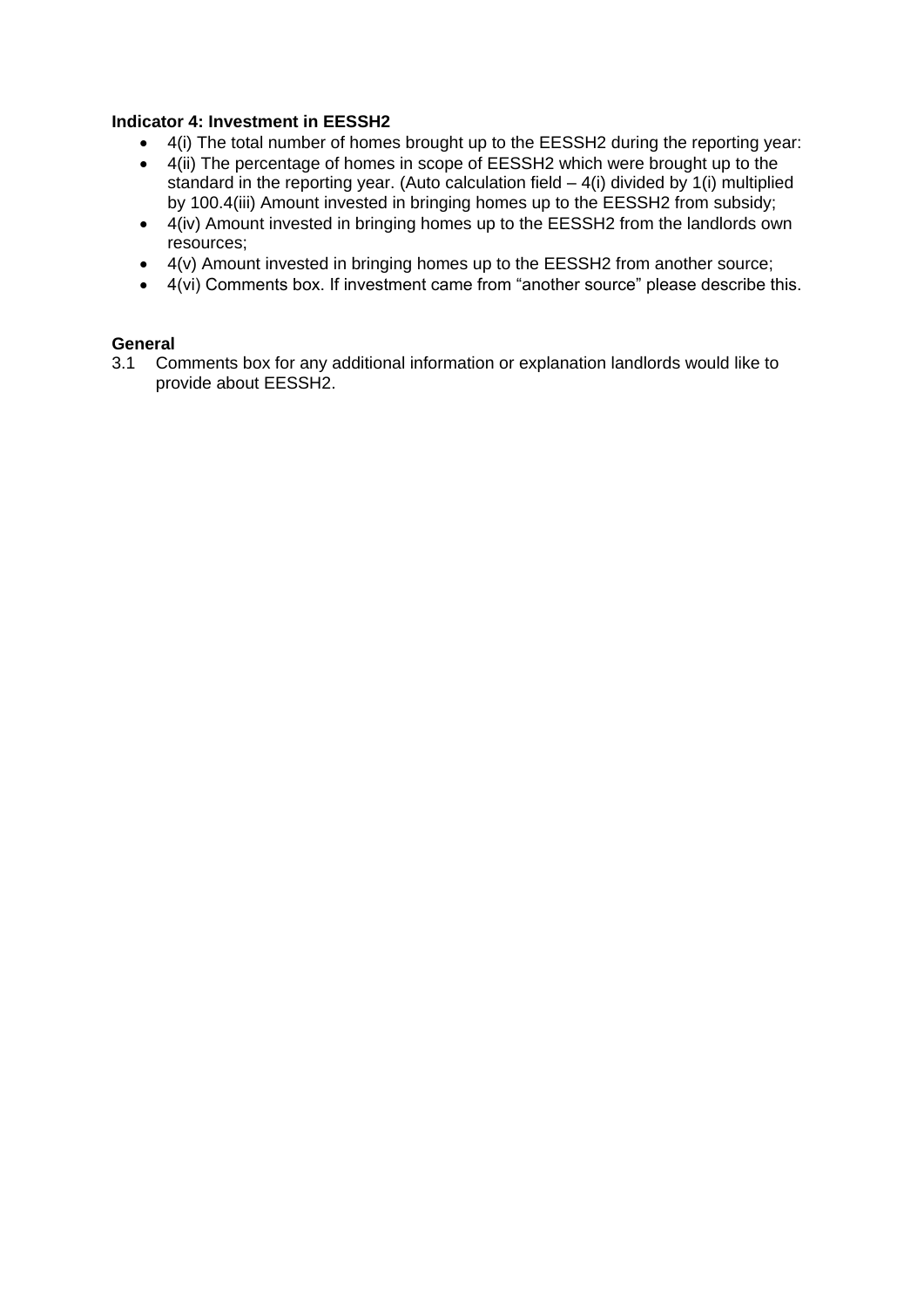## **Appendix 2**

#### **Consultation on indicators for the Energy Efficiency Standard for Social Housing 2: Consultation questions**

We welcome your general feedback on our proposals as well as answers to the specific questions we have raised. Please do not feel you have to answer every question unless you wish to do so.

Send your completed questionnaire to us by **15 January 2021.**

By email @: [shr@shr.gov.scot](mailto:shr@shr.gov.scot)

Or post to: Scottish Housing Regulator Buchanan House 58 Port Dundas Road, Glasgow, G4 0HF

#### **Name/organisation name**

#### **Address**

| <b>Postcode</b> | Phone | <b>Email</b> |
|-----------------|-------|--------------|

#### **How you would like your response to be handled**

To help make this a transparent process we intend to publish on our website the responses we receive, as we receive them. Please let us know how you would like us to handle your response. If you are responding as an individual, we will not publish your contact details.

#### **Are you happy for your response to be published on our website?**

#### **If you are responding as an individual …**

| Please tell us how you would like your response to be published. | Pick 1 |
|------------------------------------------------------------------|--------|
| Publish my full response, including my name                      |        |
| Please publish my response, but not my name                      |        |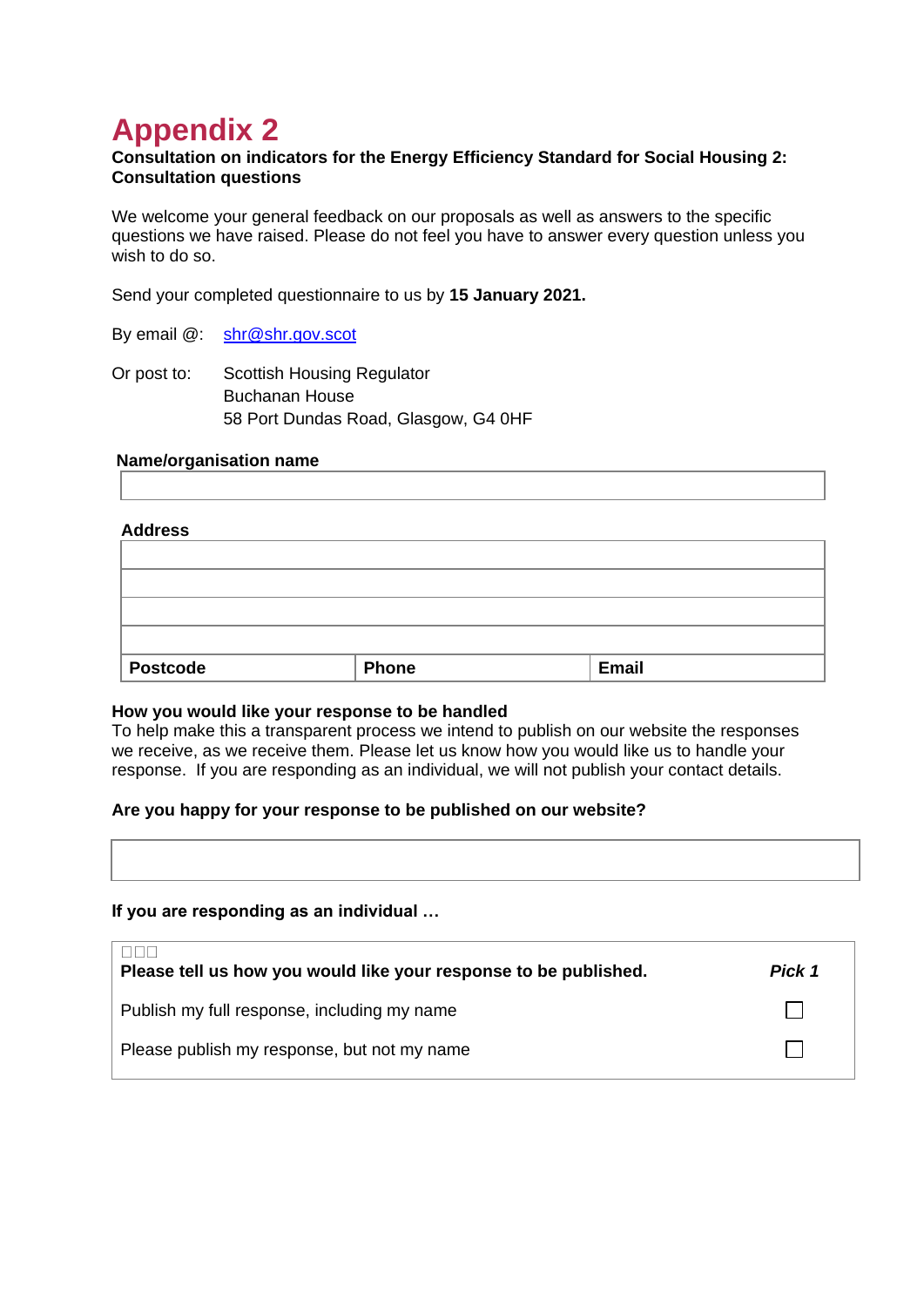**1. Is there anything not covered by the proposed indicators?** (if yes, please explain)

**2. Are there any indicators that you feel are not appropriate and, if so, why?**

**3. Is there any information we ask for that you feel does not need to be included or that we have been missed?** 

**4: Would you like to make any other comments or suggestions about our proposed indicators?**

**Thank you for taking the time to give us your feedback!**